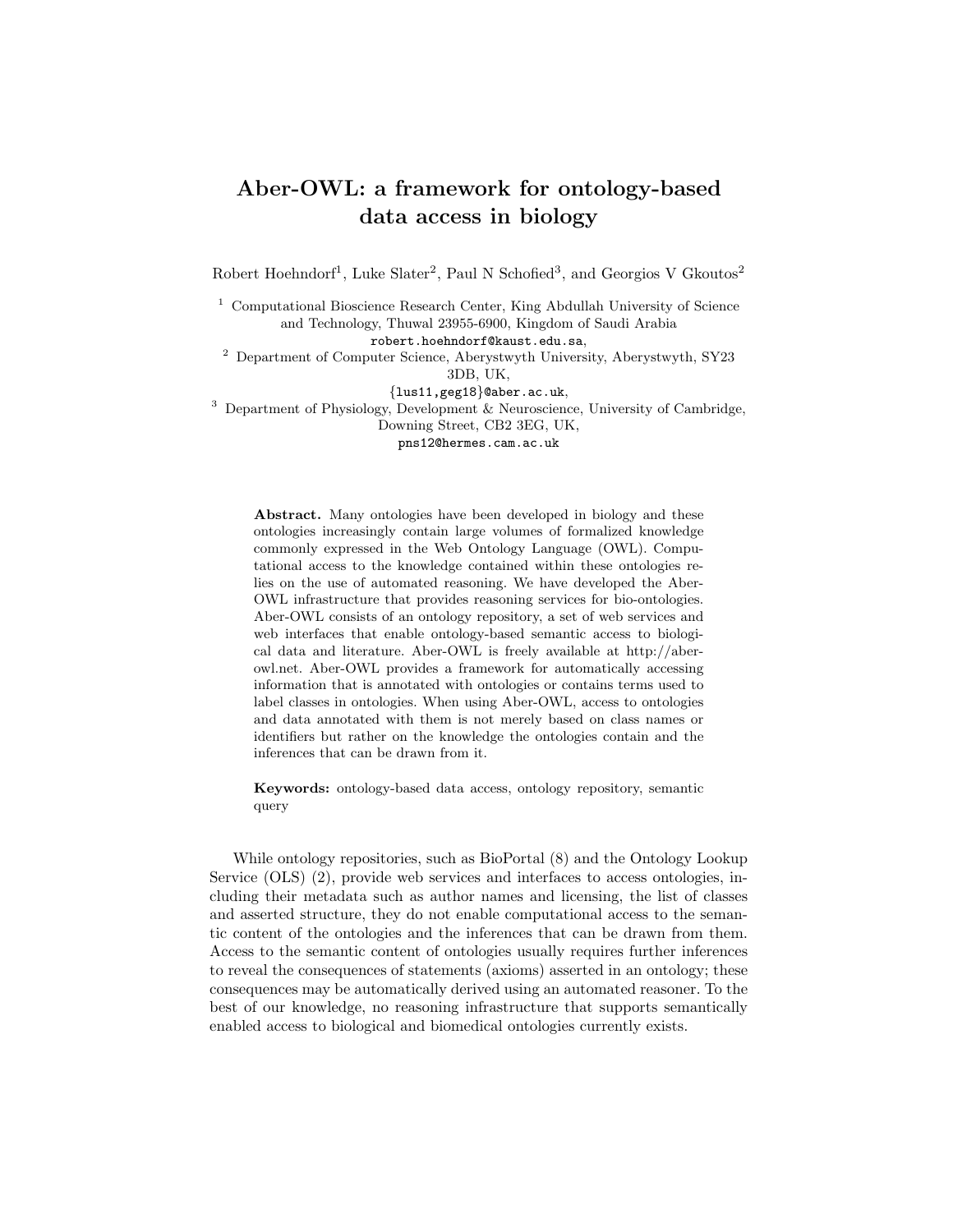Here, we present Aber-OWL, a reasoning infrastructure over ontologies consisting of an ontology repository, web services that facilitate semantic queries over ontologies specified by a user or contained in Aber-OWL's repository, and a user interface. The Aber-OWL infrastructure can not only enable access to knowledge contained in ontologies, but crucially can also be used for semantic queries over data annotated with ontologies, including the large volumes of data that are increasingly becoming available through public SPARQL endpoints (6). Allowing access to data through an ontology is known as the "ontology-based data access" paradigm (1; 7), and can exploit formal information contained in ontologies to identify possible inconsistencies and incoherent descriptions (4), enrich possibly incomplete data with background knowledge so as to obtain more complete answers to a query (e.g., if a data item referring to an organism has been characterized with findings of pulmonary stenosis, overriding aorta, ventricular septal defect, and right ventricular hypertrophy, and the ontology – or the set of ontologies it imports – contains enough information to allow, based on these four findings, the inference of a Tetralogy of Fallot condition, then the data item can be returned when querying for Tetralogy of Fallot even in the absence of it being explicitly declared in database) (5; 1), enrich the data schema used to query data sources with additional information (e.g., by using a class in a query that is an inferred super-class of one or more classes that are used to annotate data items, but the class itself is never used to characterize data) (1), and provide a uniform view over multiple data sources with possibly heterogeneous, multi-modal data (1; 7).

To demonstrate how Aber-OWL can be used for ontology-based access to data, we provide a service that performs a semantic search over Pubmed and Pubmed Central articles using the results of an Aber-OWL query, and a service that performs SPARQL query extension so that the results of Aber-OWL queries can be used to retrieve data accessible through public SPARQL endpoints. In Aber-OWL, following the ontology-based data access paradigm (7; 1), we specify the features of the relevant information on the ontology- and knowledge level (3), and retrieve named classes in ontologies satisfying these condition using an automated reasoner, i.e., a software program that can identify whether a class in an ontology satisfies certain conditions based on the axioms specified in an ontology. Subsequently, we embed the resulting information in database, Linked Data or literature queries.

Aber-OWL can be accessed at http://aber-owl.net. The Aber-OWL software is freely available at https://github.com/reality/SparqOWL can be installed locally by users who wish to provide semantic access to their own ontologies and support the use of their ontologies in semantic queries.